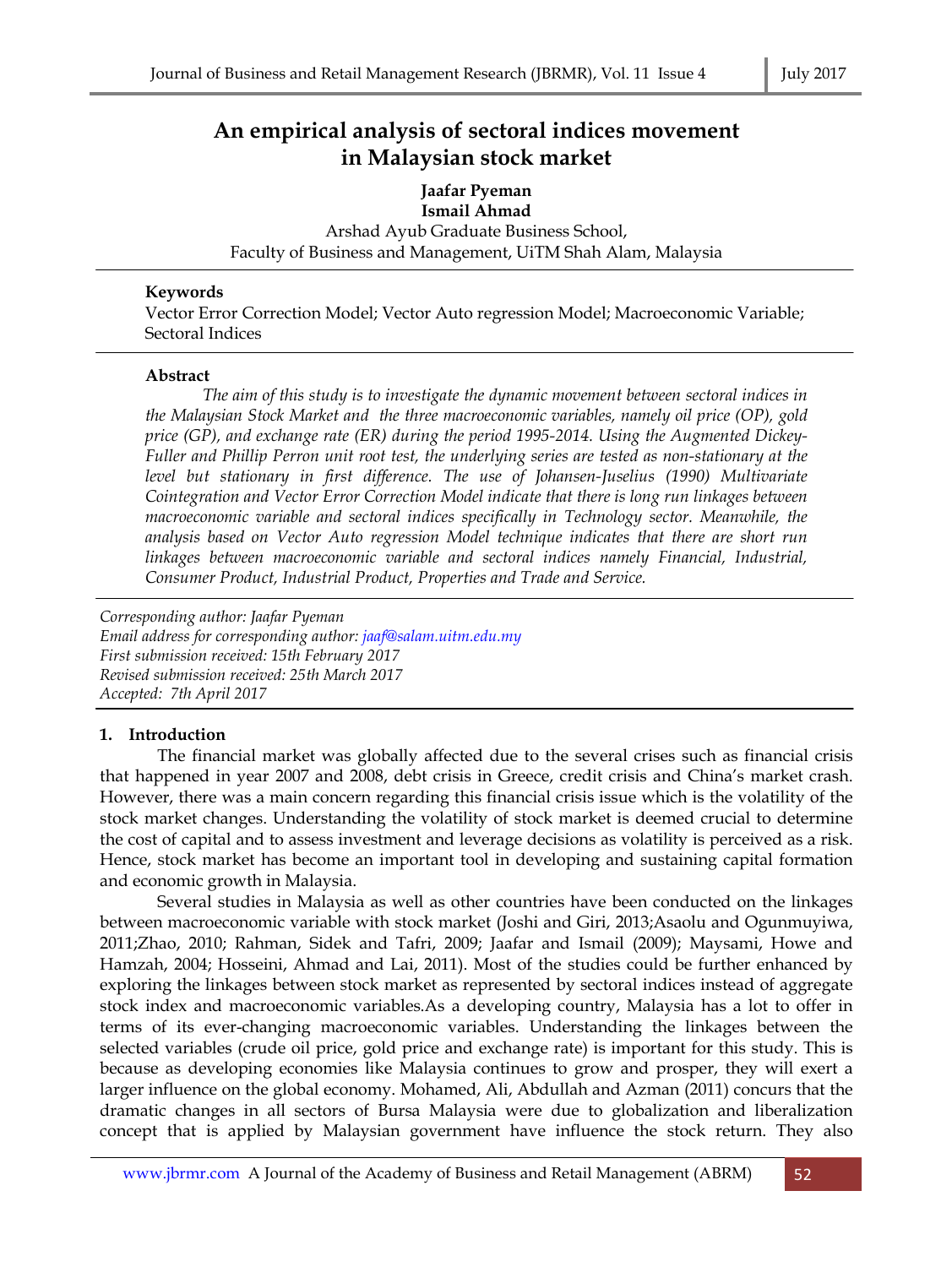mentioned that the performance of companies listed in the Main Market fluctuated based on the market condition and have affected several factors such as economic, financial, business and liquidity.

## **Linkages between Stock Market Movement and Macroeconomic Variables (Gold Price, Oil Price and Exchange Rate)**

Gold has been a part of economic life in many cultures and generations. As an asset, it tends to be particularly attractive during period of economic uncertainty or politically instability. Due to unstable world markets, there is an increasing interest in gold. Some financial theories argued that gold could be considered as a safe investment when the economic environment is uncertain. When other investments are decreasing, gold usually increase. Gold is mostly considered as independent from other factors, and therefore it is believed that it is low correlated with stock, Baur and Lucey (2010).

Meanwhile, the growing of global economy, increase in mass production and world trade together with the vast usage of technology, puts oil in a very special position (Masih, Peters and De Mello,2011). The fluctuation of oil price will increase and decrease market's assurance with its direct effect on production costs (Park and Ratti, 2008; Fatima and Bashir, 2014). According to Gencer and Demiralay (2014), there are two channels whereby the business activity level is highly influenced by oil price movements and impacts the stock price which (1) the business earnings and cash flows are directly affected by oil prices and (2) investor's required rate return is determined as a result of inflation, risk and interest rates. With the current instability of oil price, it is now quite apt to add research on the impact of oil price toward equity return. Through the various studies conducted, there were mixed results. Some studies show a positive relation, some negative and some no significant relation.

On the other hand, the strong linkages between stock prices and exchange rates have been well liked among many people (Phylaktis, Kate, Ravazzolo and Fabiola, 2005; Jaafar and Ismail, 2009). The linkages between both variables have also been the focus for many researchers in doing empirical analysis. According to Kalyanaraman and Al Tuwajri (2014), good market approach and portfolio balance approach are the two methods in evaluating the linkages between variables, stock prices and exchange rate. Singh (2015) mentioned that goods market approach (flow oriented) that was initially examined by Dornbusch and Fisher, hypothesized that the movement of exchange rate caused movement in stock price. Pan, Fok and Liu (2007) examined the dynamic linkages between exchange rate and stock prices for seven East Asian countries and their empirical results showed that there is significant causal relation from exchange rate to stock prices for some countries including Japan, Malaysia and Thailand before the Asian financial crisis. A study by Wongbangpo and Sharma (2002) on 5 ASEAN countries reveals that exchange rate has a positive relation to stock prices in Indonesia, Malaysia and Philippines, however, has a negative relation with Singapore and Thailand. Furthermore, the mixed influence of exchange rates on the sectoral indices movements are also observed in the previous studies (Ibrahim, 2000; Jaafar and Ismail, 2009).

Therefore, the aim of this paper is to provide further understanding in terms of the linkages between sectoral indices movement in Bursa Malaysia especially from both long run and short run perspectives with the changes in macroeconomic variables namely crude oil price (OP), gold price (GP) and exchange rate (ER). It is hope that it will be beneficial to the investors, portfolio managers, and market members as they can determine the performance and behaviors of stock price. With the forecast on market prices together with well diversified investment portfolio, it can help the investors to minimize the risks as well as increase the future return in the market.

#### **2. Problem Statement**

In Malaysia, the Stock Market (known locally as the Bursa Malaysia) plays an important role in nourishing capital formation and sustaining the economic growth. It does not only comprise of gathering and transferring funds and capital, but it also shares the risks. Investors face the highest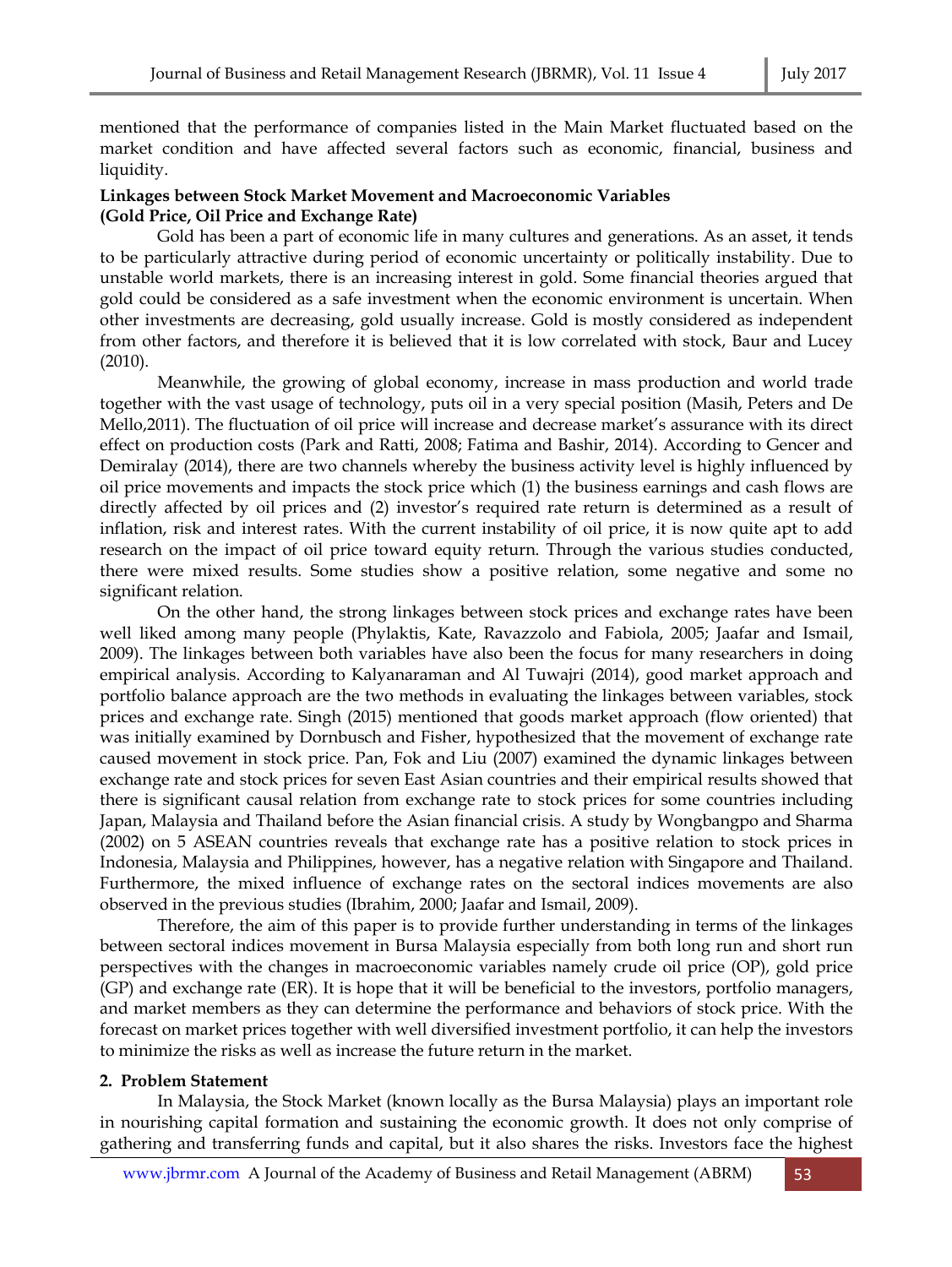risk when investing in the stock market compared to other form of financial investment such as bond, Treasury bill and fixed deposit as stock or equity investment is considered sensitive to the changes in investment environment particularly from macroeconomic perspective. Specifically, changes in macroeconomic variables have contributed certain impact on equity performance as represented by different responses (magnitude and direction) of the sectoral indices movement in Bursa Malaysia (Jaafar and Ismail, 2009). The movements in sectoral indices reflect the performance of the stock price according to the respective sectors in Bursa Malaysia. The fluctuation of stock prices are almost every second and the changes in prices have been partly influenced by the changes in macroeconomic variables such as gold prices, oil prices and exchange rate. In this regards, it is very crucial and critical for the investors to know about the dynamic movement between stock price performances as represented by sectoral indices movement in relation in response to the changes in macroeconomic variables (Fedorova and Pankratov, 2010; Khan and Zaman, 2011; Jaafar and Ismail, 2009). On that note, there are limited studies devoted towards the sectoral indices analysis in relation to the changes in macroeconomic variables. Previous studies were mainly focusing on the linkages between average composite index of the stock market instead of sectoral indices as the proxy in relation to the changes in macroeconomic variables. Thus, due to limited information regarding the analysis on sectoral indices movement, this study investigates the long run and short run linkages between the selected macroeconomic variables (crude oil, gold price and exchange rate) and ten sectoral indices of Bursa Malaysia (Construction, Consumer Product, Industrial Production, Trading/Services, Technology, Finance, Properties, Plantation, Mining and Industrial). The findings from this analysis are not only provide more information to the investors with regard the direction of the sectoral indices future movement but it could also become useful guideline for them to effectively strategize their investment activities particularly in selecting the stock from various sectors in establishing well diversified portfolio of stock investment.

## **3. Data and Methodology**

This paper focuses on 10 sector specific indices (Construction, Consumer Product, Industrial Production, Trading/Services, Technology, Finance, Properties, Plantation, Mining and Industrial) and 3 macroeconomic variables (gold price, crude oil price and exchange rate). The data was obtained from Datastream, World Gold Council, Worldbank and International Financial Statistic respectively based on monthly basis from January 1995 to December 2014 with a total of 240 monthly observations. There are several tests have been conducted to investigate the linkages between macroeconomic variables with sectoral indices namely Unit Root Test, Johansen Cointegration, Vector Error Correction Model (VECM) and Vector Autoregression (VAR).

| <b>Variables</b>     | Description                         | Units      | <b>Source of Data</b>      |  |
|----------------------|-------------------------------------|------------|----------------------------|--|
| Sectoral Indices     | Composite market index in Malaysia  | Index      | Data stream                |  |
| Gold Price           | Unit per troy ounce                 | <b>USD</b> | World Gold Council         |  |
| Crude Oil Price      | Dated Brent price per barrel        | <b>USD</b> | World bank                 |  |
| <b>Exchange Rate</b> | Value of 1 U.S. Dollar in Malaysian | RM         | International<br>Financial |  |
|                      | Ringgits                            |            | Statistic                  |  |

The brief description of each variable used is presented in Table 1 below.

## *Table 1: Data description*

# **4. Results and discussions**

# **Unit Root Test**

The issue of the stability of the data is very important to be determined at the early stage of the data analysis as it will affect the findings which will be reported at the end of the analysis. This paper provides a significant consideration regarding the stability of the data in leading towards producing reliable and justified findings which could represent the overall scenario of the situation regarding the linkages between sectoral indices movements and changes in macroeconomics

www.jbrmr.com A Journal of the Academy of Business and Retail Management (ABRM) 54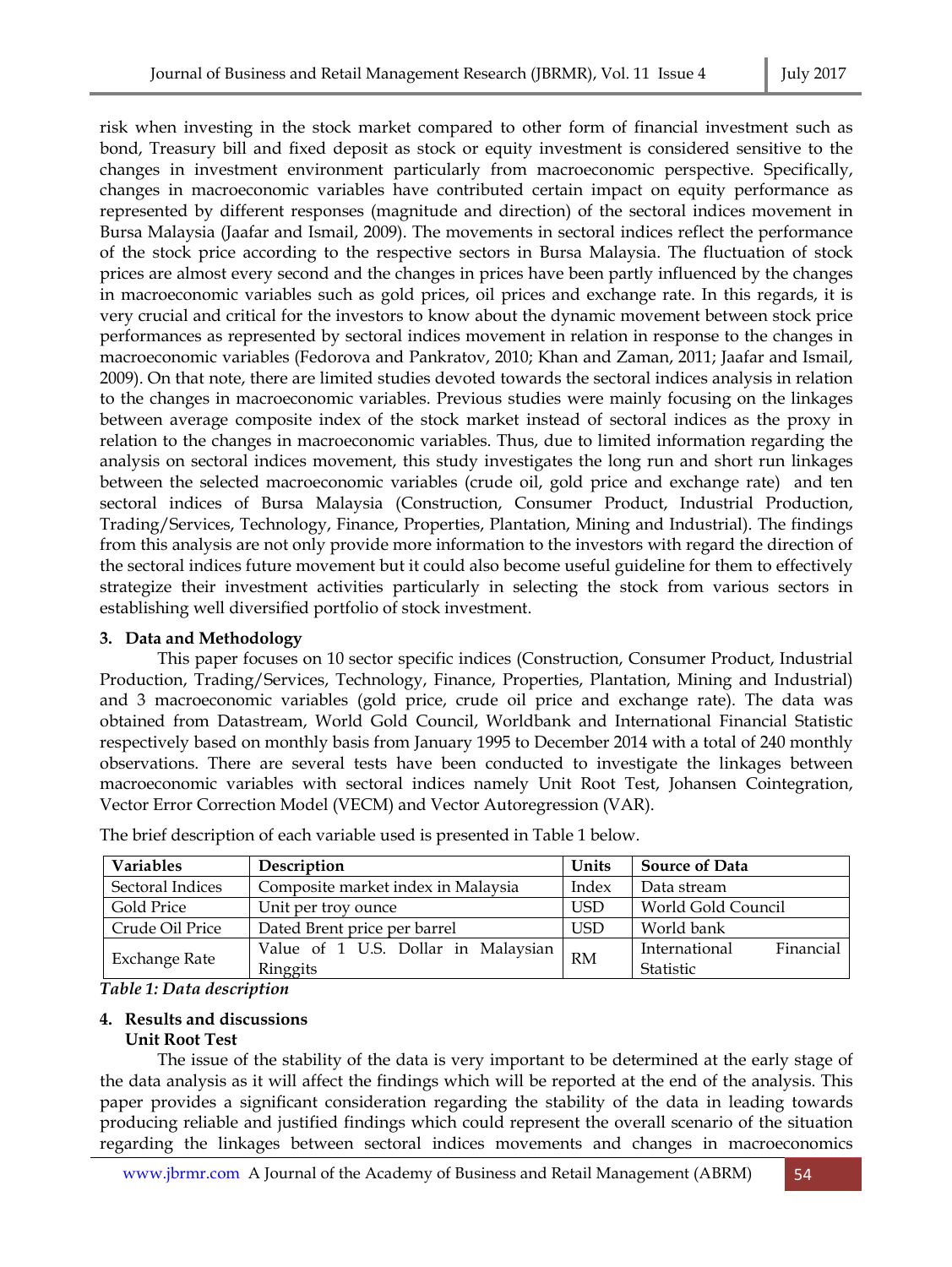| <b>Variables</b>                                                                      | <b>ADF</b>  |                | PP             |                |  |
|---------------------------------------------------------------------------------------|-------------|----------------|----------------|----------------|--|
|                                                                                       | Level       | 1st Diff.      | Level          | 1st Diff.      |  |
| <b>Sectoral Indices</b>                                                               |             |                |                |                |  |
| <b>FIN</b>                                                                            | $-1.788012$ | $-13.59859***$ | $-2.159295$    | $-13.83876***$ |  |
| <b>CONSTR</b>                                                                         | $-2.194709$ | $-12.57312***$ | $-2.207325$    | $-12.61909***$ |  |
| <b>IND</b>                                                                            | $-2.059837$ | $-14.84716***$ | $-2.192713$    | $-14.86092***$ |  |
| <b>CONSPRO</b>                                                                        | $-1.46517$  | $-14.60678***$ | $-1.566846$    | $-14.66281***$ |  |
| <b>INDPRO</b>                                                                         | $-2.30984$  | $-12.30046***$ | $-1.75736$     | $-12.2651***$  |  |
| <b>PLANT</b>                                                                          | $-2.311269$ | $-13.15414***$ | $-2.30096$     | $-13.17597***$ |  |
| <b>PROPER</b>                                                                         | $-1.767163$ | $-13.94071***$ | $-1.92969$     | $-14.01214***$ |  |
| <b>TECH</b>                                                                           | -9.077946   | $-10.8693***$  | $-7.523257***$ | $-11.42466***$ |  |
| <b>TIN</b>                                                                            | $-2.898853$ | $-16.45741***$ | $-2.943868$    | $-16.45426***$ |  |
| <b>TRADE</b>                                                                          | $-2.313604$ | $-13.33381***$ | $-1.92658$     | $-13.3018***$  |  |
| <b>Economic Indicators</b>                                                            |             |                |                |                |  |
| <b>GOLD</b>                                                                           | $-1.696665$ | $-18.41776***$ | $-1.810945$    | $-18.55298***$ |  |
| OIL                                                                                   | $-3.21881*$ | $-9.539614***$ | $-2.912781$    | -9.589793***   |  |
| <b>XCHNGE</b>                                                                         | $-2.207027$ | $-12.64244***$ | $-2.071746$    | $-12.54382***$ |  |
| Note: ***, **<br>and * denotes significance at 1%, 5% and 10% level,<br>respectively. |             |                |                |                |  |

variables namely oil price, gold price and exchange rate. The results of the stationarity test based on Augmented Dickey-Fuller and Phillips-Perron are shown in Table 2 below.

# *Table 2: Unit Root Test Result*

The application of unit root test analysis is important as both ADF and Philip-Perron tests could be used to confirm the data whether it have unit root or not. The series of the data has been analyzed based on its level according to ADF test and it indicates that the series are non-stationary. The findings have been found to be different as it become stationary when the series of data being converted into first difference. The stationarity of the series of data is found to be at 1% significant level. On the other hand, the similar findings have also been found that the data series after it has been converted into first difference to become stationary at 1% significant level based on the Philip-Perron tests. It seems that all data series are in good condition to be analyzed based on the findings which have been obtained from both ADF and Philip-Perronstationarity test.

# **Johansen Cointegration Test**

The analysis on the linkages between sectoral indices and macroeconomic variables has been analyzed based on its integration at the same level as indicated in the finding from stationarity analysis in the previous section. Generally, the linkages between the variables have been observed in both long term as well short term. Thus, the linkages or cointegration between the data series can be empirically proven and observed during the 20 years trend. Specifically, Johansen and Juselius (1990) Cointegration test has been applied in the analysis in order to confirm the long run linkages between the data series during the 20 years of observation. The critical p-value of statistic of 1% has been used as a guideline in confirming the long run linkages between the data series based on various economic performance. The results from Johansen and Juselius Cointegration test for different market sector has been obtained as presented in Table 3 below.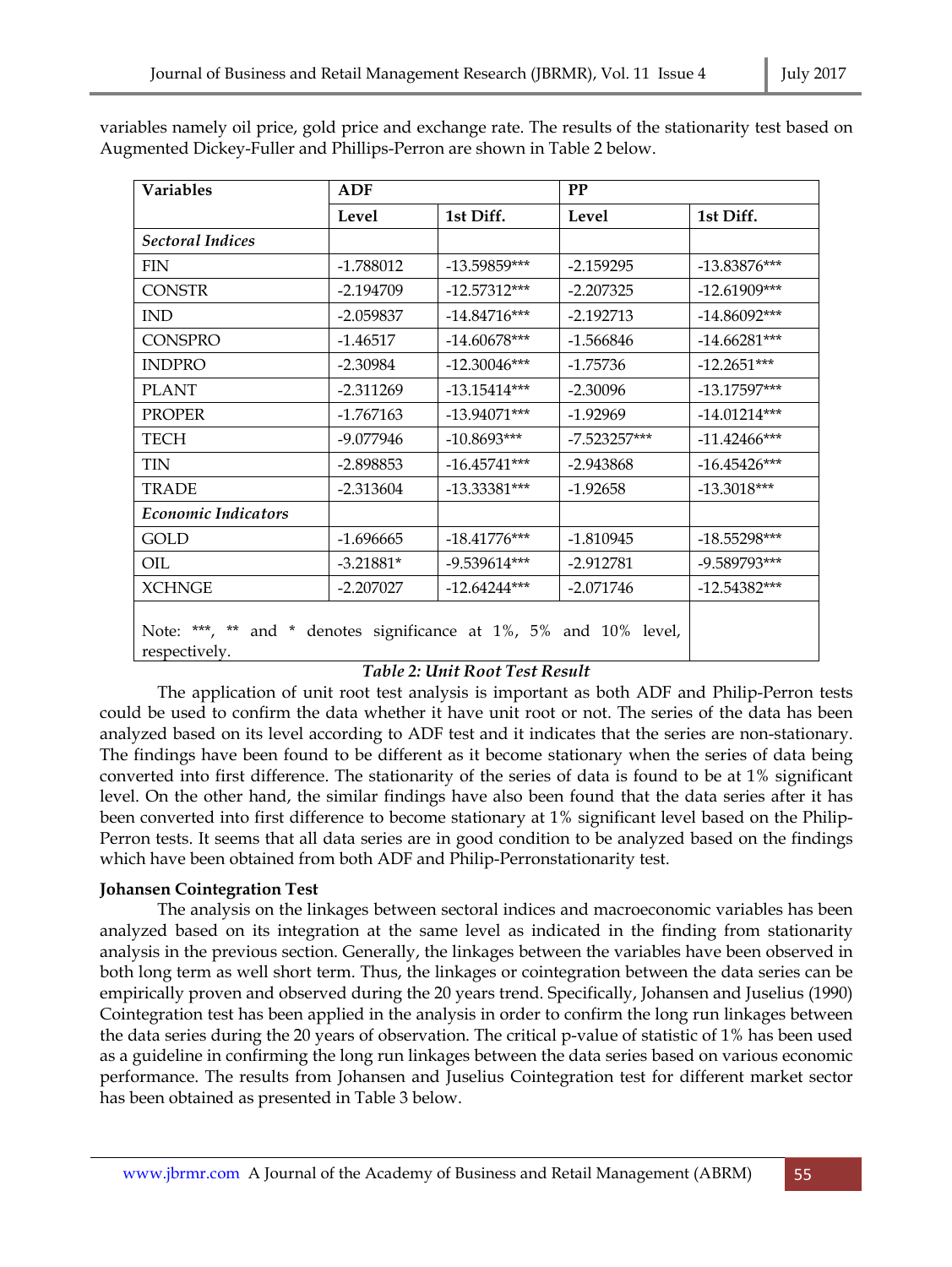| Sectoral           | Hypothesized     |            | Trace      | 0.05              | Max-Eigen  | 0.05              |
|--------------------|------------------|------------|------------|-------------------|------------|-------------------|
| Indices            | No. of $CE(s)$   | Eigenvalue | Statistic  | Critical<br>Value | Statistic  | Critical<br>Value |
|                    | $\mathbf{r} = 0$ | 0.101460   | 45.47817*  | 47.85613          | 25.14138   | 27.58434          |
| Financial          | $r \leq 1$       | 0.056198   | 20.33679   | 29.79707          | 13.59203   | 21.13162          |
|                    | $r \leq 2$       | 0.026211   | 6.744758   | 15.49471          | 6.241825   | 14.26460          |
|                    | $r\leq 3$        | 0.002138   | 0.502933   | 3.841466          | 0.502933   | 3.841466          |
|                    | $r = 0$          | 0.066798   | 39.80648   | 47.85613          | 16.24638   | 27.58434          |
| Constructio        | $r\leq 1$        | 0.053695   | 23.56010   | 29.79707          | 12.96966   | 21.13162          |
| n                  | $r \leq 2$       | 0.042612   | 10.59044   | 15.49471          | 10.23349   | 14.26460          |
|                    | $r \leq 3$       | 0.001518   | 0.356950   | 3.841466          | 0.356950   | 3.841466          |
|                    | $r = 0$          | 0.102606   | 40.27051   | 47.85613          | 25.44105*  | 27.58434          |
|                    | $r \leq 1$       | 0.037440   | 14.82946   | 29.79707          | 8.967278   | 21.13162          |
| Industrial         | $r \leq 2$       | 0.024604   | 5.862184   | 15.49471          | 5.854340   | 14.26460          |
|                    | $r\leq 3$        | 3.34E-05   | 0.007844   | 3.841466          | 0.007844   | 3.841466          |
|                    | $\mathbf{r} = 0$ | 0.076624   | 39.81783   | 47.85613          | 18.73380   | 27.58434          |
| Consumer           | $r \leq 1$       | 0.049404   | 21.08403   | 29.79707          | 11.90648   | 21.13162          |
| Product            | $r \leq 2$       | 0.034337   | 9.177547   | 15.49471          | 8.210889   | 14.26460          |
|                    | $r\leq 3$        | 0.004105   | 0.966658   | 3.841466          | 0.966658   | 3.841466          |
|                    | $r = 0$          | 0.072170   | 35.85933   | 47.85613          | 17.60309   | 27.58434          |
| Industrial         | $r\leq 1$        | 0.040620   | 18.25624   | 29.79707          | 9.745028   | 21.13162          |
| Product            | $r \leq 2$       | 0.030198   | 8.511216   | 15.49471          | 7.205977   | 14.26460          |
|                    | $r\leq 3$        | 0.005539   | 1.305239   | 3.841466          | 1.305239   | 3.841466          |
|                    | $\mathbf{r} = 0$ | 0.059411   | 27.24875   | 47.85613          | 14.39345   | 27.58434          |
|                    | $r\leq 1$        | 0.036659   | 12.85530   | 29.79707          | 8.776754   | 21.13162          |
| Plantation         | $r \leq 2$       | 0.016642   | 4.078550   | 15.49471          | 3.943847   | 14.26460          |
|                    | $r\leq 3$        | 0.000573   | 0.134703   | 3.841466          | 0.134703   | 3.841466          |
|                    | $r = 0$          | 0.079391   | 39.89146   | 47.85613          | 19.43927   | 27.58434          |
|                    | $r \leq 1$       | 0.049067   | 20.45218   | 29.79707          | 11.82318   | 21.13162          |
| Properties         | $r \leq 2$       | 0.028949   | 8.629004   | 15.49471          | 6.903533   | 14.26460          |
|                    | $r\leq 3$        | 0.007316   | 1.725471   | 3.841466          | 1.725471   | 3.841466          |
|                    | $\mathbf{r} = 0$ | 0.155949   | 49.65300** | 47.85613          | 28.99179** | 27.58434          |
| Technology         | $r \leq 1$       | 0.061720   | 20.66121   | 29.79707          | 10.89383   | 21.13162          |
|                    | $r \leq 2$       | 0.048619   | 9.767377   | 15.49471          | 8.522825   | 14.26460          |
|                    | $r\leq 3$        | 0.007252   | 1.244552   | 3.841466          | 1.244552   | 3.841466          |
| Tin<br>&<br>Mining | $r = 0$          | 0.078073   | 37.54712   | 47.85613          | 19.10296   | 27.58434          |
|                    | $r \leq 1$       | 0.048165   | 18.44417   | 29.79707          | 11.60051   | 21.13162          |
|                    | $r \leq 2$       | 0.028260   | 6.843655   | 15.49471          | 6.736649   | 14.26460          |
|                    | $r \leq 3$       | 0.000455   | 0.107005   | 3.841466          | 0.107005   | 3.841466          |
|                    | $r = 0$          | 0.077334   | 33.66470   | 47.85613          | 18.91456   | 27.58434          |
| Trade<br>&         | $r\leq 1$        | 0.039193   | 14.75015   | 29.79707          | 9.395793   | 21.13162          |
| Service            | $r \leq 2$       | 0.019079   | 5.354354   | 15.49471          | 4.526814   | 14.26460          |
|                    | $r \leq 3$       | 0.003515   | 0.827540   | 3.841466          | 0.827540   | 3.841466          |

Note: \*\* And \* Denote Rejection of The Hypothesis at The 5% And 10%, Respectively *Table 3: Johansen Cointegration Test Result* 

 According to the analysis based on cointegration perspective, the finding has clearly shown that the long run linkages is found to be significant at 10% critical level particularly for the two sectors namely Finance, Industrial and 5% critical level for Technology. This finding is consistent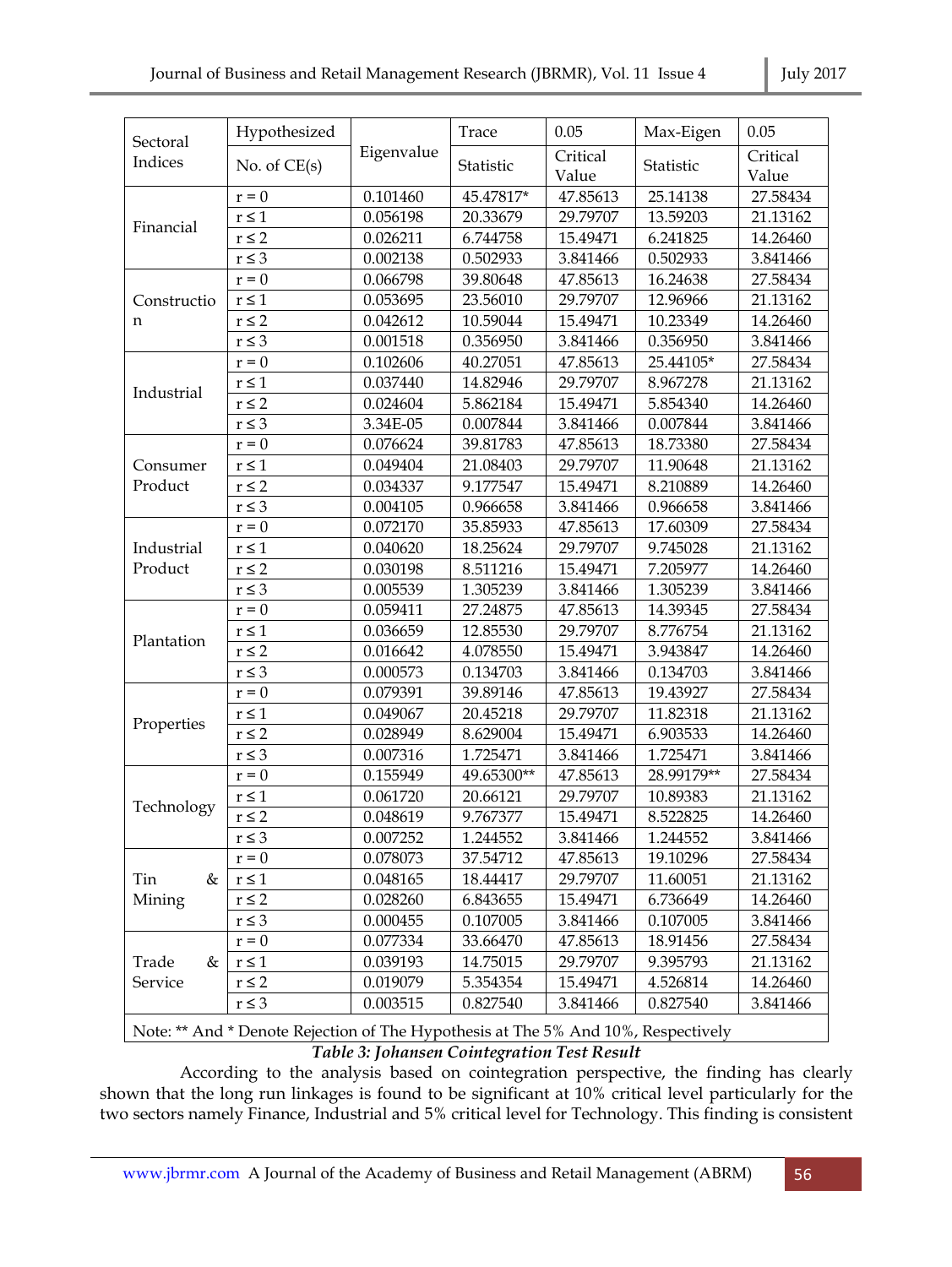with both Trace and Max-Eigen value that indicates the significant linkages between the data series in the long run.

#### Hypothesis:

*H0: Long-run linkages does not exist between variables.* 

*H1: Long-run linkages exists between variables* 

Based on the results, we cannot reject the null hypothesis for almost all market sectors which means that almost all market sectors do not have long-run linkages between economic variables and stock indices. Only test statistics for technology sector indices indicate at most one cointegrating linkages, where we reject the null hypothesis of no cointegration at 5% level of significance. So, there is existence of a long-run linkages between the economic variables and the stock indices in technology sector. The long run cointegrating linkages expressed in equation below is thus given as:

#### **TECH = 139.9215 - 0.011336GOLD - 0.419823OIL - 20.09978XCHNGE**

Based on the equation above, all economic variables show negative linkages towards TECH. A 1% increase in GOLD, reduce technology stock return by 0.01% while a 1% increase in OIL reduce stock by 0.42%. In the long run, return of technology stock decreases by 20.1% due to decreases in XCHNGE by 1%. The analysis from this study has revealed that most of the sectoral indices in Bursa Malaysia have not cointegrated in the long run with the three macroeconomic variables (gold price, oil price and exchange rate). Results in Table 3, clearly highlighted this scenario and the only sectoral indices that found to have long run cointegration linkages with economic variables is Technology (significant at 5% level)

# **VECM and VAR Causality Test**

### **VECM Causality**

Result from the VECM for technology sector presented in table 4 below. It shows that none of the economic variable have short run linkages to the sector indices. However, the error correction mechanism and cointegration theory suggest that the technology sector indices and the economic variables have long-run linkages where short-run disequilibrium is corrected. The coefficient of the ECT indicates speed of adjustment towards long-run equilibrium. As expected, ECT is significance at 15 level and show negative sign. It suggest that following a shock to the stock market in the shortrun, deviation from long-run equilibrium is corrected by 18.14% every month and take approximately 5 to 6 months for all disequilibrium to be corrected and the series eventually returned fully to its long-run equilibrium.

|                  | Economic Indicators | Long Run  |               |                |
|------------------|---------------------|-----------|---------------|----------------|
| Sectoral Indices | Short Run           |           |               |                |
|                  | Gold Price          | Oil Price | Exchange Rate | Ect            |
| Technology       | 1.844551            | 0.696577  | 1.60605       | $-0.181389$    |
|                  | [0.3976]            | [0.7059]  | [0.448]       | $[0.0000]$ *** |

*Table 4: VECM Causality Test Result* 

#### **VAR Causality**

For other sectors' indices, VAR Causality test has been applied as they are not cointegrated in the long run. The VAR Causality result in Table 5 below shows the short-run linkages between economic variables and sectors' indices at 10%, 5% and 1% levels of significance. Gold price and exchange rate appear to have short-run causality towards financial sector indices at 1% level of significance. In the meantime, exchange rate seem to granger cause industrial sector indices while gold price granger cause consumer product sector indices in short-run. Plantation sector indices impacted by gold price and exchange rate at 5% level of significance. Exchange rate also appear to have short-run causality towards properties sector indices and tin & mining sector indices at 1% and 5% level of significance, respectively. Lastly, trade & service sector indices, gold price indicates causality at 1% level while exchange rate statistically significance at 5%.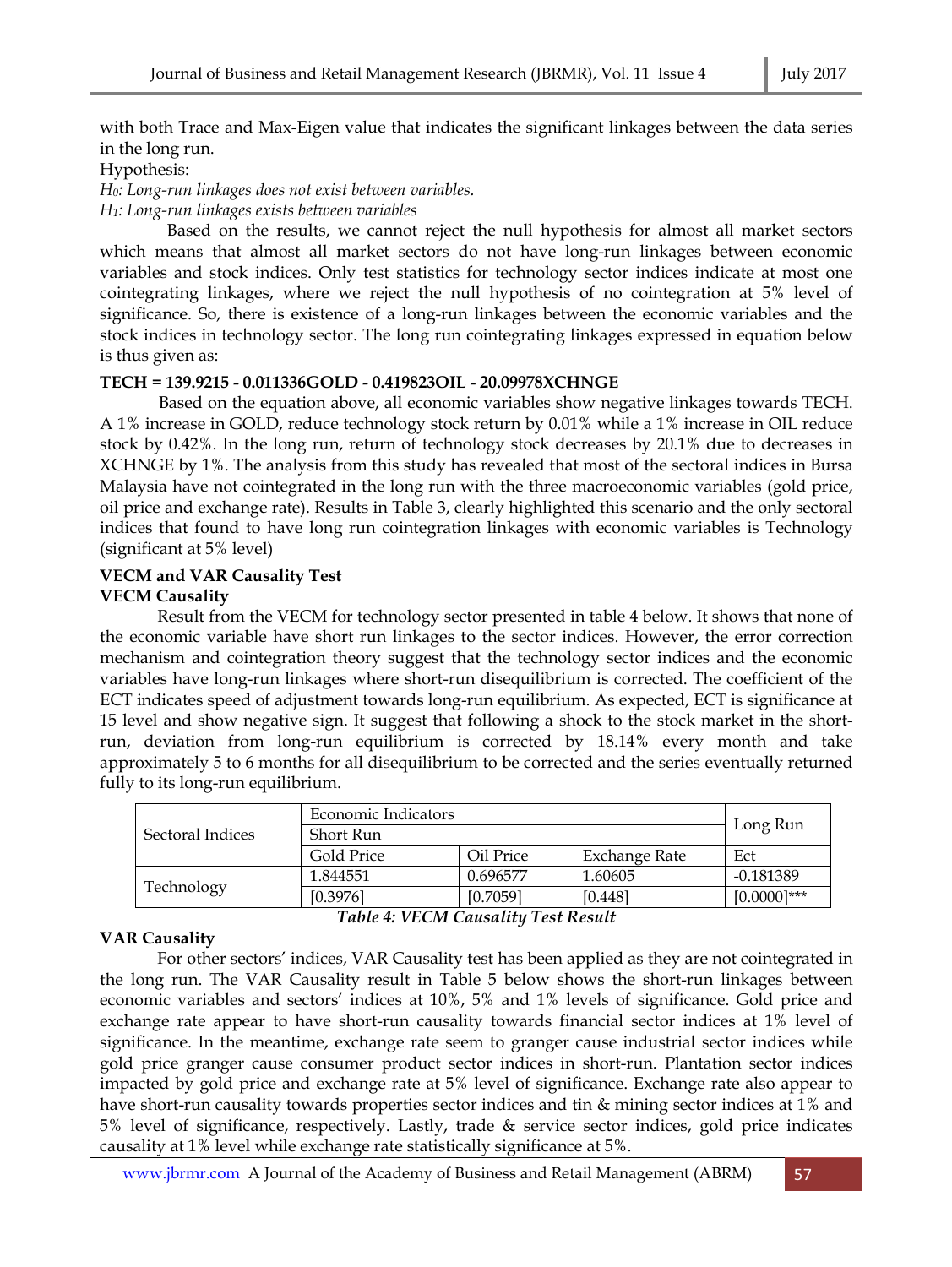| Sectoral Indices          | Economic Indicators |           |                      |  |
|---------------------------|---------------------|-----------|----------------------|--|
|                           | Gold Price          | Oil Price | <b>Exchange Rate</b> |  |
| Financial                 | 9.569275            | 1.779232  | 14.32599             |  |
|                           | $[0.0084]$ ***      | [0.4108]  | $[0.0008]$ ***       |  |
| Construction              | 4.807309            | 2.096949  | 3.418332             |  |
|                           | $[0.0904]$ *        | [0.3505]  | [0.181]              |  |
|                           | 2.998881            | 1.146201  | 11.39033             |  |
| Industrial                | [0.2233]            | [0.5638]  | $[0.0034]$ ***       |  |
| Consumer Product          | 18.89343            | 3.052934  | 4.306954             |  |
|                           | $[0.0001]$ ***      | [0.2173]  | [0.1161]             |  |
| <b>Industrial Product</b> | 9.350823            | 1.921824  | 2.775284             |  |
|                           | $[0.0093]$ ***      | [0.3825]  | [0.2497]             |  |
|                           | 7.459718            | 2.815782  | 7.884758             |  |
| Plantation                | $[0.024]$ **        | [0.2447]  | $[0.0194]$ **        |  |
| Properties                | 2.153648            | 2.622194  | 12.9414              |  |
|                           | [0.3407]            | [0.2695]  | $[0.0015]$ ***       |  |
|                           | 3.257468            | 2.334054  | 6.25617              |  |
| Tin & Mining              | [0.1962]            | [0.3113]  | $[0.0438]$ **        |  |
| Trade & Service           | 15.21668            | 3.651159  | 7.338608             |  |
|                           | $[0.0005]$ ***      | [0.1611]  | $[0.0255]$ **        |  |
|                           |                     |           |                      |  |

Note: \*\*\*, \*\* and \* denotes significance at 1%, 5% and 10% level, respectively.

*Table 5: VAR Causality Test Result* 

# **5. Conclusions and Future Research**

This paper examines the linkages between sectoral indices and selected macroeconomic variables based on time series analysis. Both short-run and long-run causality linkages between sectoral indices and macroeconomic variables are analyzed. The findings have ascertained the fact that in both long run and short run, the linkages between the three selected macroeconomics variables and sectoral indices in Bursa Malaysia have been observed. In the long-run, it suggests that the technology sector indices and the economic variables have long-run linkages. In the short run, it indicates that any movement in gold price and exchange rate will give impact to financial sector indices as well as plantation and trade & services. In construction sector, none of the variables is found to have significant cause towards sectoral indices Meanwhile, there are some limitations in this study that require further improvement by future researchers particularly on the selection of the macroeconomic variables. It is recommended that future researches could explore macroeconomic variables other than gold price, oil price and exchange rate such as trade balance, money supply, Federal Reserve as well as some other pertinent variables so that more comprehensive findings could be obtained in addressing the overall scenario of the relationship between the macroeconomic perspective and stock market movement. The output from the study is expected to provide more information in terms of the relationship between macroeconomic variables and stock market conditions. Furthermore, this study is focusing the sectoral indices in the Malaysian stock market and it is suggested that future research to focus other countries' sectoral stock market indices so that the findings will become more generalized. As a conclusion, the findings from this study are considered important in providing information to the investors in establishing the well-diversified portfolio investment based on various sectors.